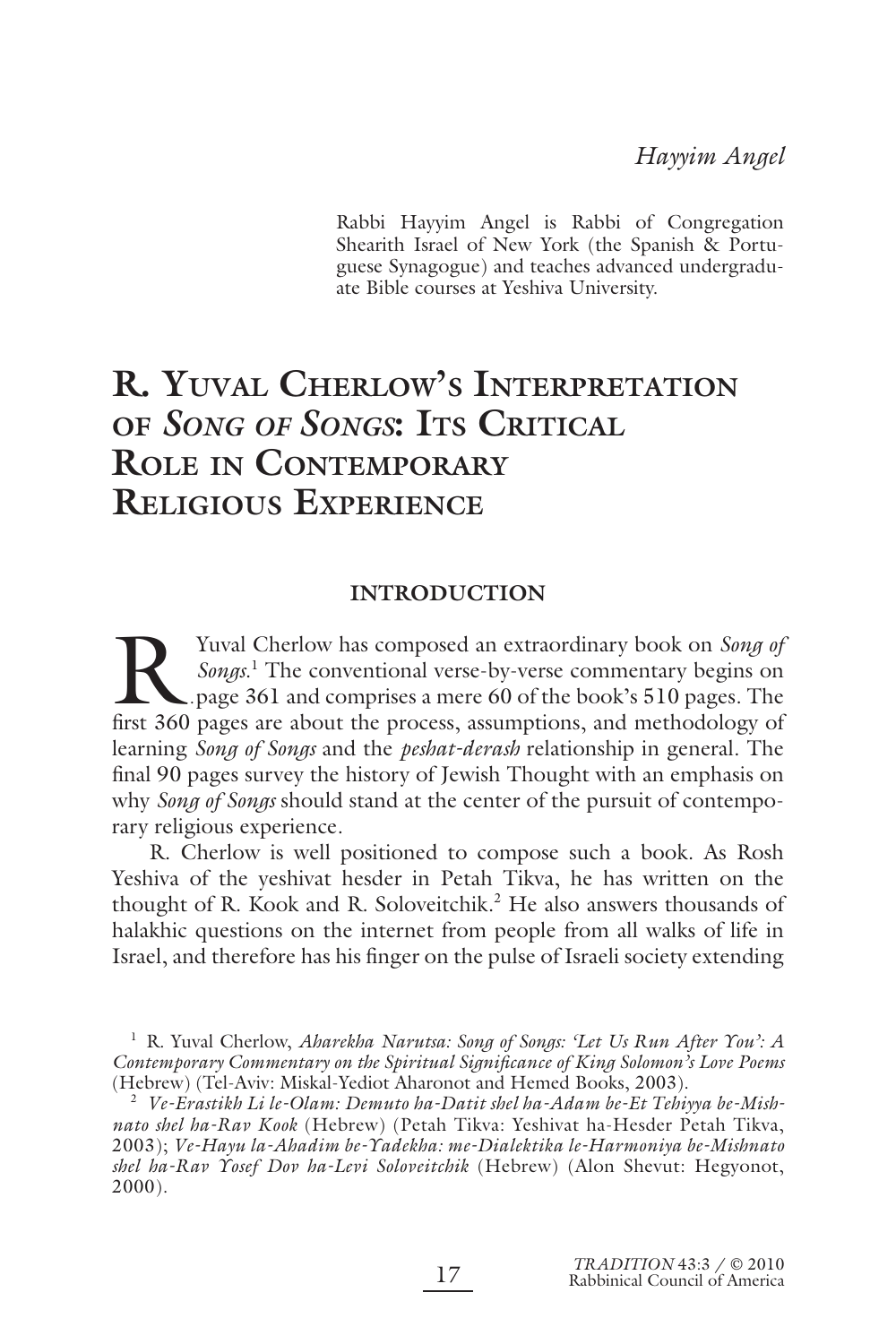far beyond the walls of his yeshiva.<sup>3</sup> This book is a comprehensive effort to bridge the worlds of Tanakh, Jewish Thought, halakha, Jewish History, and contemporary religious experience.

The book's length might deter many from reading it. This essay summarizes some of R. Cherlow's main arguments and places them in the context of the history of interpretation of *Song of Songs*. It is hoped that this overview will spur interested readers to study the book in its entirety, since it has much to offer.

Following in the footsteps of Targum, Rashi, and Ibn Ezra,<sup>4</sup> R. Cherlow maintains that there is one coherent story line underlying *Song of Songs*; Song of Songs = the best song. R. Cherlow adopts the methodology of Ibn Ezra by employing the literal reading as a springboard to metaphorical readings, but he is not constrained by Ibn Ezra's particular interpretations.

R. Cherlow espouses the traditional interpretation of *Song of Songs* as a metaphor for the relationship between God and Israel. In his introduction to *Song of Songs*, Ibn Ezra bolsters this view by citing examples where prophets liken the relationship between God and Israel to a marriage.<sup>5</sup> Gavriel H. Cohn marshals internal textual evidence to support the metaphorical reading as part of the original intent of *Song of Songs*. These include: praise of the Land of Israel itself; some of the praises of the woman appear too exaggerated to refer to a person (e.g., 7:5, "Your neck is like a tower of ivory … your nose like the Lebanon tower that faces toward Damascus"); and the woman appears to be part of a larger group of

<sup>3</sup> Four collections of his internet responsa have been published by Yeshivat ha-Hesder Petah Tikva as: *Reshut ha-Rabbim: Teshuvot she-Nitnu ba-Internet be-Inyanei Emuna, Halakha ve-She'elot Mithadshot* (2002); *Reshut ha-Yahid: Teshuvot she-Nitnu ba-Internet be-Inyanei Tseni'ut, Zugiyut u-Mishpaha* (2003); *Reshut ha-Tsibur: Teshuvot she-Nitnu ba-Internet be-Inyanei Hevra, Medina ve-Ge'ula* (2005); *Reshut le-Hahamir: Teshuvot she-Nitnu ba-Internet be-Inyanei Humrot, Kulot va-Avodat Hashem* (2007).

<sup>4</sup> For a discussion of the differences between the approaches of Rashi and Ibn Ezra, see Eliyahu Assis, "The Differences between the Commentaries of Rashi and Ibn Ezra on the Song of Songs" (Hebrew), in *Teshura le-Amos: A Collection of Studies in Biblical Interpretation Presented in Honor of Amos Hakham*, Moshe Bar-Asher et al. (eds.) (Alon Shevut: Tevunot, 2007), pp. 61-69.

<sup>5</sup> These include: *Isa*. 5:1 (this also having a parable to a vineyard, a central element in *Song of Songs*); 62:5; *Ezek.* 16:7; *Hos.* 1-3. Gerson Cohen observes further that no other culture likened its relationship with its gods to marriage. Tanakh could do so precisely because it eradicated mythology and cultic prostitution ("The Song of Songs and the Jewish Religious Mentality," in *The Canon and Masorah of the Hebrew Bible: An Introductory Reader*, ed. Sid Z. Leiman [New York: KTAV, 1974], pp. 262-282).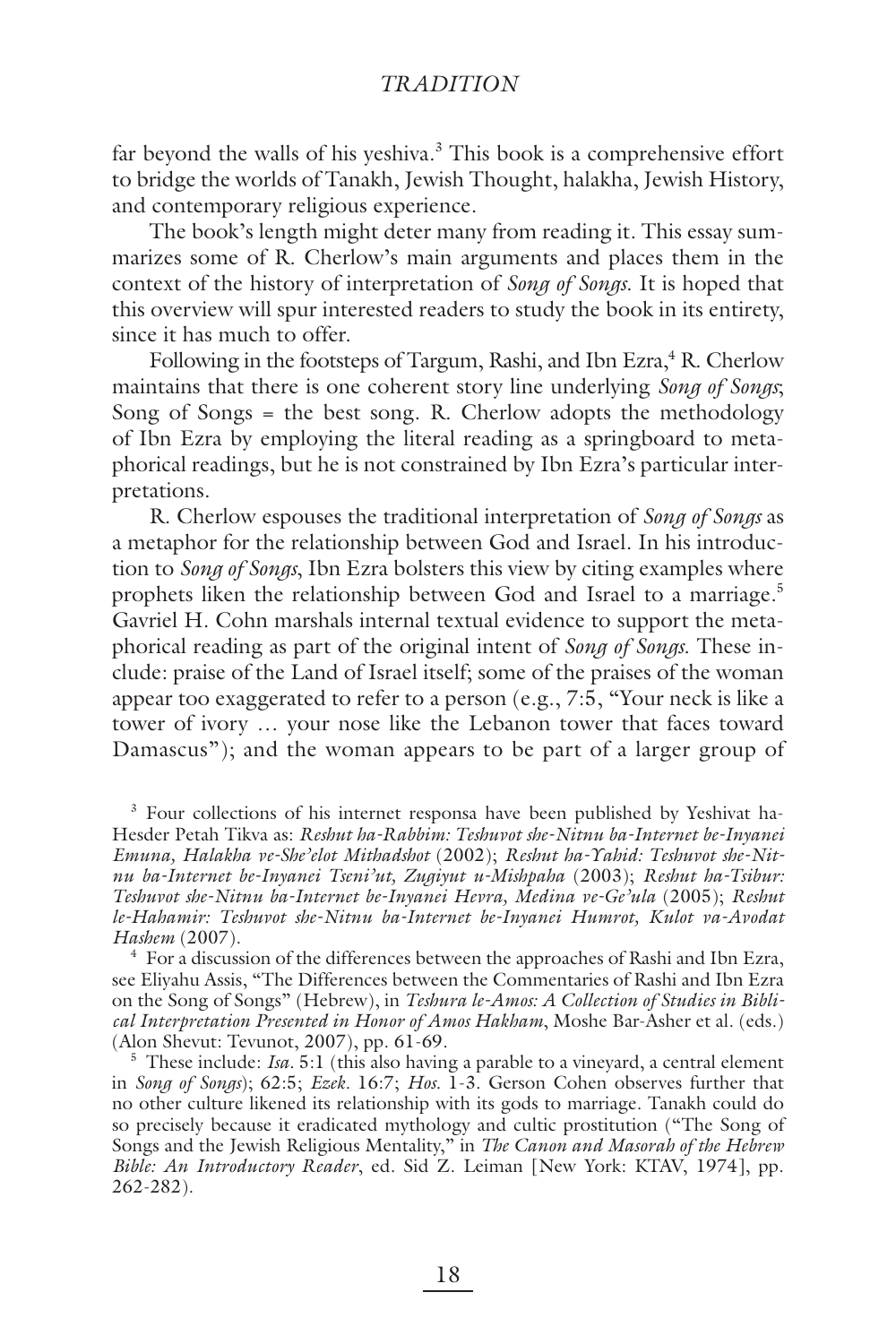#### *Hayyim Angel*

people who love the man.<sup>6</sup> It is particularly difficult to pinpoint the boundary between *peshat* and *derash* in *Song of Songs*. However, the literal reading lends itself to metaphorical extensions; and both literal and metaphorical readings have played prominent roles in traditional understandings of *Song of Songs*. 7

Amos Hakham (*Da'at Mikra*) rejects the single-narrative approach, since it depends too heavily on *derash*. 8 Hakham maintains that *Song of Songs* is a collection of different poems purposefully assembled by one author (Song of Songs = a song comprised of several smaller songs). Never one to avoid benefiting from the multiple perspectives within our tradition, R. Cherlow uses the coherent narrative approach for the literal reading and for the historical metaphorical reading (Israel's relationship with God). He then adopts the collection of different poems approach for interpreting *Song of Songs* as a metaphor for the individual's relationship with God (Rambam's interpretation, see below).

To develop a conceptual framework, R. Cherlow presents an ongoing contrast between Israel's two great sins in the Torah: the sin of the Golden Calf and the sin of the Spies. Many consider the Calf to be the greater sin, on the assumption that it was outright idolatry. However, R. Cherlow espouses the approach of the *Kuzari* (I:97) who maintains that Israel wrongfully sought God by building a Tabernacle-like resting place for God's Presence without having been commanded to do so. While the Calf was a sin, it still was better than the sin of the Spies, who attempted

6 Gavriel H. Cohn, *Iyyunim ba-Hamesh ha-Megillot* (Hebrew) (Jerusalem: Eliner Library, 2006), pp. 27-35.

 $7$  Tsvi Yehuda demonstrates that Hazal valued the literal meaning as well, as did later commentators. Of all biblical books, Rashi wrote an introduction only to *Song of Songs*, and he began by stressing that while all biblical texts contain multiple layers of meaning, "the text may not depart from its plain sense." It was only in the nineteenth cenutry that some rabbis began asserting that the literal reading in *Song of Songs* had no value (presumably as a polemical counterreaction against the assimilationist tendencies rampant at that time). Yehuda also rails against those scholars who assume that Hazal completely reinterpreted a secular song in order to "salvage it" for our traditional canon. On the contrary, Hazal fully accepted the literal reading as sacred, and they were able to extend that imagery into the metaphorical arena precisely for this reason ("*Song of Songs*: The Sanctity of the Megilla and Its Exegesis" [Hebrew], in *Sinai: Jubilee Volume*, ed. Yitzhak Rafael [Jerusalem: Mosad ha-Rav Kook, 1987], pp. 471-486).

8 Amos Hakham, *Da'at Mikra: Song of Songs* (Hebrew) (Jerusalem: Mosad ha-Rav Kook, 1973), introduction p. 5. He observes that Rashi must resort to flashbacks on several occasions because of the *peshat* difficulties inherent in his approach. For a brief survey of traditional and academic approaches regarding the unity and structure of *Song of Songs*, see Gavriel H. Cohn, *Iyyunim ba-Hamesh ha-Megillot* (Hebrew) (Jerusalem: Eliner Library, 2006), pp. 54-65.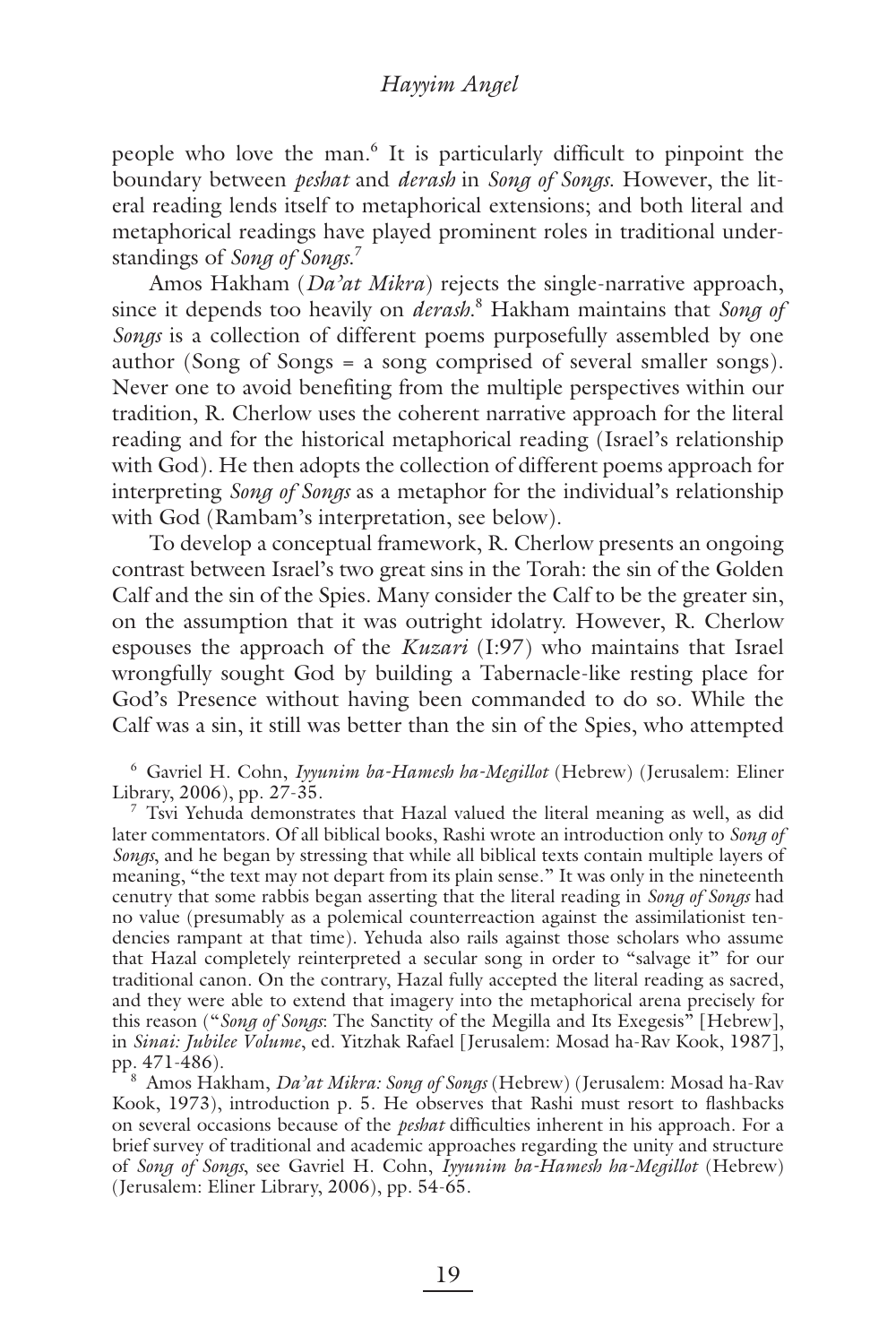to avoid the challenges of living in the Land altogether. The Calf ultimately led to atonement and a closer relationship with God as the nation built the Tabernacle. In contrast, the sin of the Spies led to aimless wandering and death in the desert. R. Cherlow favors the homiletical interpretations that cast the bad spies as "pietists" who insisted that remaining in the desert was spiritually preferable to entering the Land. They failed to realize that the Torah requires us to live in this world rather than remaining in isolation.

#### **LITERAL READING**

R. Cherlow believes that the literal story describes the love between a king in Jerusalem and a farmer's daughter from En Gedi. There are secondary characters which impact on their relationship:

"We have a little sister, whose breasts are not yet formed. What shall we do for our sister when she is spoken for? If she be a wall, we will build upon it a silver battlement; if she be a door, we will panel it in cedar." I am a wall, my breasts are like towers. So I became in his eyes as one who finds favor.  $(8:8-10)^9$ 

The woman's brothers do not think she is mature enough for a relationship, but she disagrees. While the woman is fundamentally correct the king loves her—her brothers are also correct that she still has a lot to learn. At the beginning of the story (1:5-6) the daughters of Jerusalem do not think the woman is worthy of the king's love; perhaps they are also competing with her for his love. The king's guards and friends also are impediments (3:3; 5:7). Perhaps they oppose the relationship because the woman is unworthy of a relationship with the king. Part of the story is about the couple's overcoming external impediments to their relationship.

However, these secondary characters comprise only about 20 percent of *Song of Songs*; the remainder describes challenges inherent to their relationship. The woman does not understand the language or lifestyle of the palace, and the king needs to learn to appreciate the world of a farmer. For example, she speaks of vineyards, while he refers to king's horses:

<sup>9</sup> Translations of biblical passages are taken from the New Jewish Publication Society *Tanakh* (Philadelphia, 1985).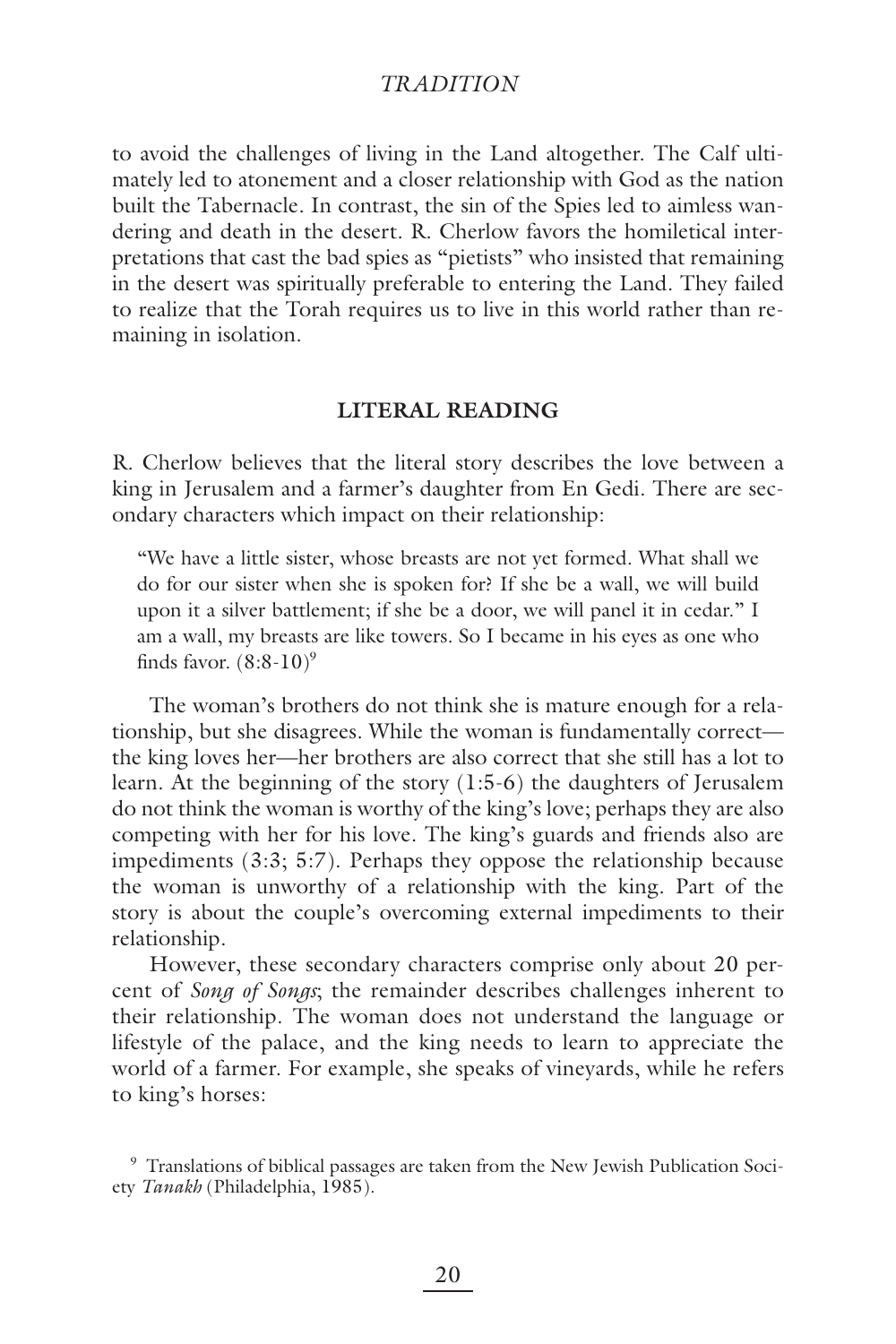Don't stare at me because I am swarthy, because the sun has gazed upon me. My mother's sons quarreled with me, they made me guard the vineyards. (1:6)

I have likened you, my darling, to a mare in Pharaoh's chariots. (1:9)

Additionally, there are other women in the palace, and the royal lifestyle is considerably different from what she was used to on the farm. This reality frightens her back to her mother's house even after their wedding.

R. Cherlow divides *Song of Songs* into four major units, primarily based on the adjuration of the woman to the daughters of Jerusalem not to press her relationship further until it is ready (1:1-2:7; 2:8-3:5; 3:6- 6:3; 6:4-8:14). In the first song  $(1:1-2:7)$ , the woman dreams of his kisses but still feels that she must win his heart. She needs to understand the gaps between their lifestyles. The woman describes herself as a lily waiting to be picked. The king agrees that she is a lily but one that is surrounded by thorns and not yet approachable:

I am a rose of Sharon, a lily of the valleys. Like a lily among thorns, so is my darling among the maidens. (2:1-2)

In the second song (2:8-3:5), the king approaches the woman at her vineyard during the day but she does not respond. She loves him but wants to wait  $(2.8-17)$ . She then attempts to pursue him at night  $(3.1-5)$ . In the first song, the king is hesitant, whereas in the second song, it is the woman who delays.

They get married at the beginning of the third song (3:6-6:3), but the woman is intimidated by the presence of other women and the luxuries of the palace. She retreats to her mother's home despite the king's passionate expressions of love in chapter 4. It is significant that the challenges of their relationship continue into their marriage. Marriage is not a climactic fairy-tale ending, but rather the next stage in the development of a mature loving relationship that requires constant work.

The king then pursues her, knocking on her door and begging her to let him in. Her prolonged hesitancy generates the great crisis in the relationship. He eventually despairs and leaves. She now must actively seek him out:

Hark, my beloved knocks! "Let me in, my own, my darling, my faultless dove! For my head is drenched with dew, my locks with the damp of night." I had taken off my robe—was I to don it again? I had bathed my feet—was I to soil them again? My beloved took his hand off the latch,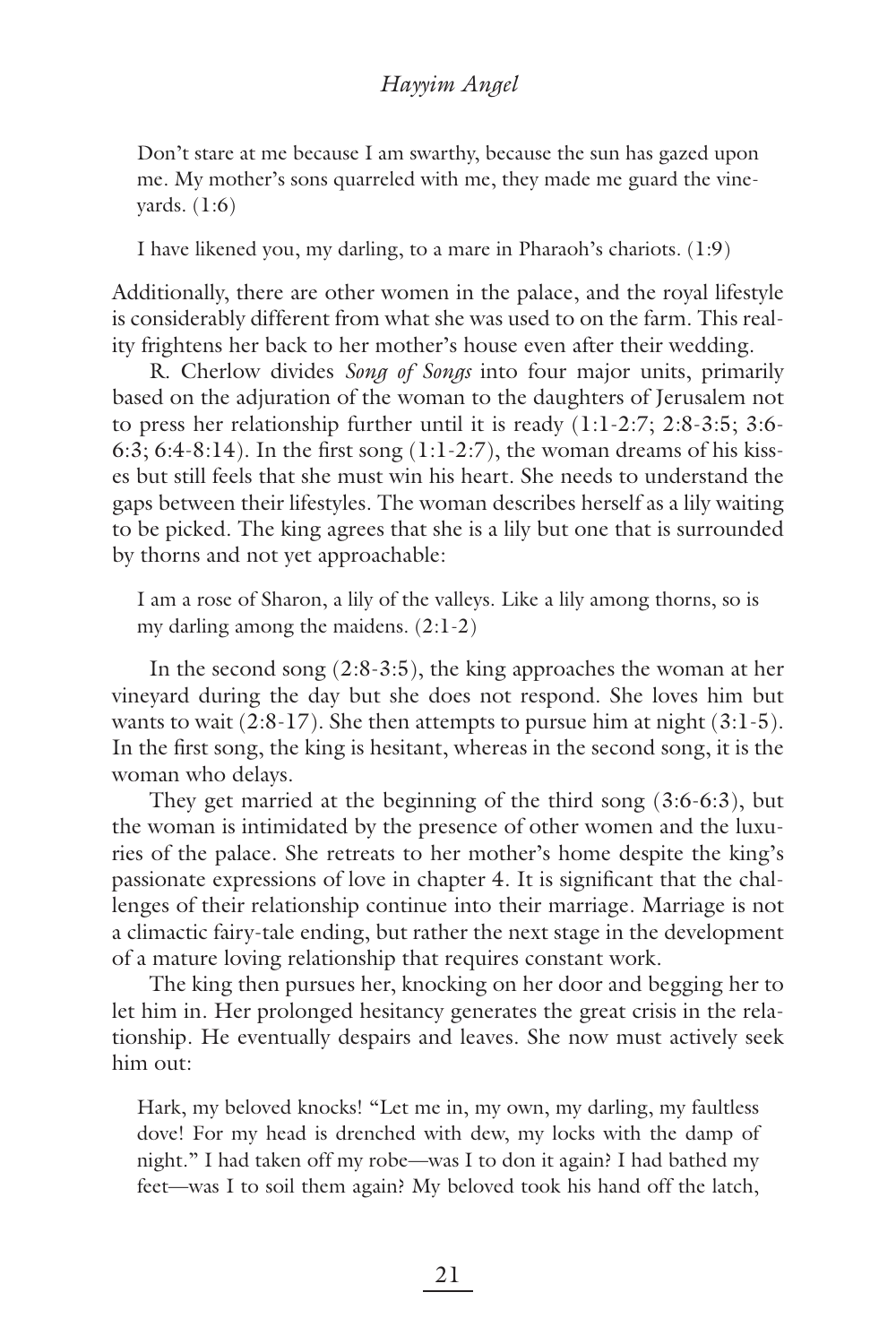and my heart was stirred for him…. I opened the door for my beloved, but my beloved had turned and gone. I was faint because of what he said. I sought, but found him not; I called, but he did not answer. (5:2-6)

Despite his leaving, the woman remains confident that her beloved has not abandoned her permanently. She again goes out to seek him, enlisting the help of the daughters of Jerusalem (5:8-6:2). These women are now convinced that she truly loves the king and therefore cease to be skeptical as they had been at the outset of the story.

Many of the woman's problems stem from her misunderstanding of what she saw in the palace after their wedding. In the fourth song (6:4- 8:14) the king explains royal life, hoping to assuage her fears. While there are other women in the palace, she is unique to him:

There are sixty queens, and eighty concubines, and damsels without number. Only one is my dove, my perfect one, the only one of her mother, the delight of her who bore her. Maidens see and acclaim her; queens and concubines, and praise her. (6:8-9)

They finally come together, and she invites him to the field for a full expression of their love (7:12-14).

However, her call for him to flee like a deer in the final verse  $(8.14)$ demonstrates that their love is an ongoing story that will continue to develop even after *Song of Songs* closes. Yehuda Feliks explains that when deer go into heat, they do not mate immediately. The males and females first seek each other and flee from one another.<sup>10</sup>

#### **METAPHORICAL READING #1: HISTORICAL**

There are literary advantages to using metaphor: it can express what words cannot; it can accommodate multiple meanings, including national history and individual spirituality; it also speaks in terms that everyone can understand—in this case, human love.

The most prevalent metaphorical interpretation in Jewish tradition casts *Song of Songs* as symbolizing the historical relationship between God and Israel (e.g., Targum, R. Sa'adya Ga'on, Rashi, Rashbam,<sup>11</sup> and Ibn

<sup>10</sup> Introduction to *Da'at Mikra: Song of Songs*, p. 16.

<sup>11</sup> Regarding the attribution of the medieval commentary of "R. Shemuel" on *Song of Songs* to Rashbam, see Sara Japhet, "The Commentary of R. Shemuel ben Meir (Rashbam) on *Song of Songs*" (Hebrew), *Tarbiz* 75 (2006), 239-275.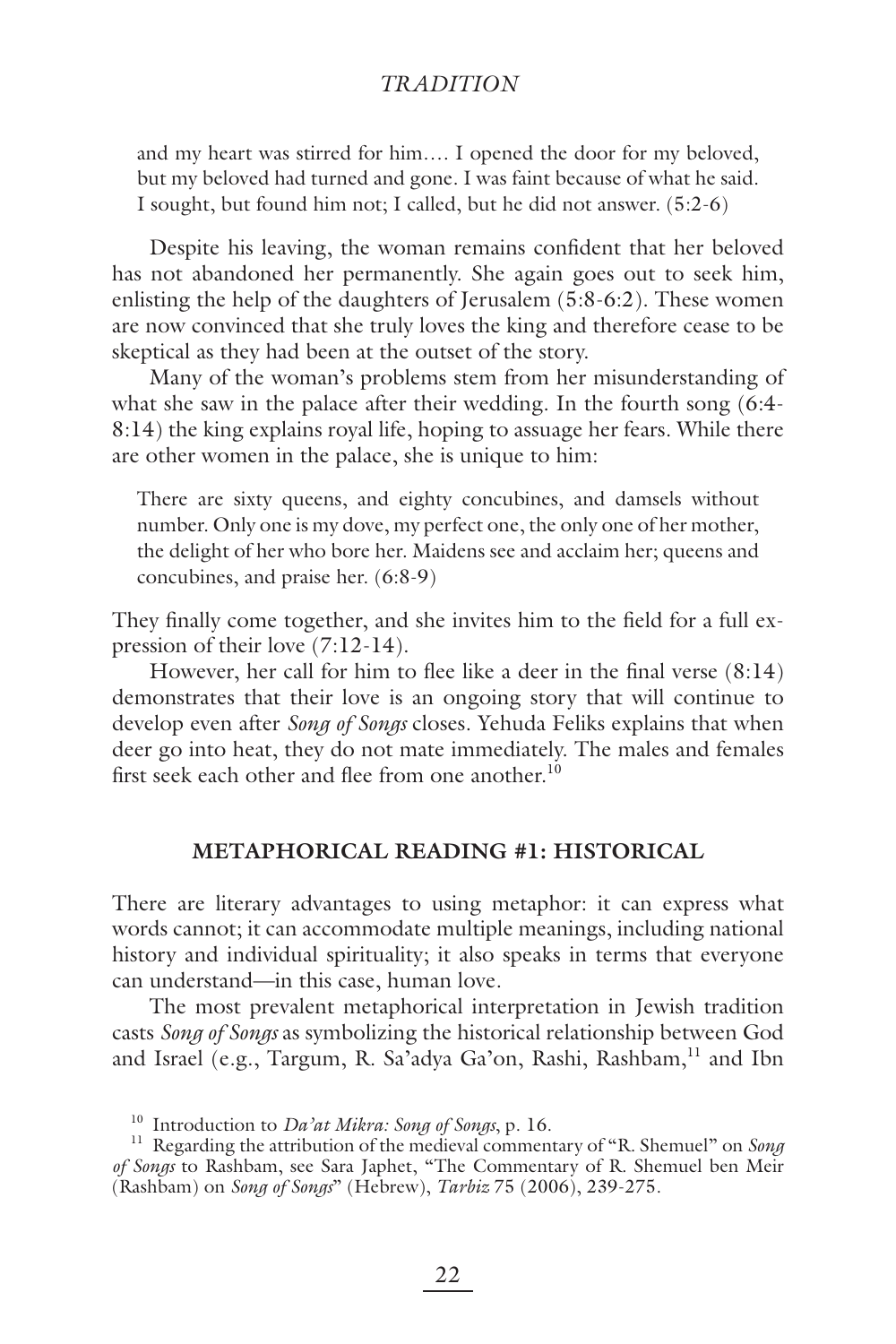Ezra).12 In his historical-*derash* interpretation, R. Cherlow generally follows Targum, the first interpreter to present a coherent historical narrative based on earlier Midrashim.<sup>13</sup> He deviates from Targum when he believes that alternative approaches create a greater correspondence with the literal reading.

R. Cherlow's overall metaphorical reading differs from Targum's by interpreting the second song as moving ahead to the period of Joshua through David, rather than viewing it as again referring to the Exodus as did the first song. The four songs correspond to the periods  $(1)$  from the Exodus through the end of the Torah narrative; (2) Joshua through David; (3) the building of the Temple through the Return to Zion; and  $(4)$  the final redemption.

The first song  $(1:1-2:7)$  opens with the revelation at Sinai as a kiss. Israel's being "black yet beautiful" (1:5) refers to the Calf. Though it was a sin, Israel had beautiful intentions – they were attempting to draw closer to God (*Kuzari*). The sin of the Calf stemmed from Israel's trying to serve God on her terms rather than on God's terms. However, the Calf did not lead to the severing of the relationship; God pardoned Israel and they built the Tabernacle. At the end of the first song  $(2.5)$ , God makes the daughters of Jerusalem swear not to awaken Israel's love, since she is not yet ready. This refers to the sin of the Spies, which demonstrated that the nation was not yet ready to enter the Land.

<sup>12</sup> This was not the only midrashic understanding, however. In the summary words of David M. Carr (with minor transliteration changes): "While we see the male fairly consistently linked to God, we find the female of the Song of Songs related to the house of study (*b. Eruvin* 21b; *b. Bava Batra* 7b), an individual sage (*t. Haggiga* 2:3), Moses (*Mekhilta Beshallah Shira* 9), Joshua the son of Nun (*Sifrei Nitzavim* [305] and parallels), local court (*b. Sanhedrin* 36b; *b. Yevamot* 101a; *b. Kiddushin* 49b and *b. Sanhedrin* 24a; cf. also *b. Pesahim* 87a), *or* the community of Israel as a whole (*m. Ta'anit* 4:8; *t. Sota* 9:8; *b. Shabbat* 88; *b. Yoma* 75a; *b. Sukkot* 49b; *b. Eruvin* 21b; *b. Ta'anit* 4:a; *Mekhilta Beshallah Shira* 3)" ("The Song of Songs as a Microcosm of the Canonization and Decanonization Process," in *Canonization and Decanonization*, A. van der Kooij and K. van der Toorn [eds.] [Leiden: Brill, 1998], pp. 175-176).

<sup>13</sup> See Philip S. Alexander, "Tradition and Originality in the Targum of the Song of Songs," in *The Aramaic Bible: Targums in Their Historical Context*, D. R. G. Beattie and M. J. McNamara (eds.) (Sheffield: JSOT Press, 1994), pp. 318-339; Isaac B. Gottlieb, "The Jewish Allegory of Love: Change and Constancy," *Journal of Jewish Thought and Philosophy* 2 (1992), 1-17. For a more detailed analysis of Targum's reading, see Esther M. Menn, "*Targum of the Song of Songs* and the Dynamics of Historical Allegory," in *The Interpretation of Scripture in Early Judaism and Christianity: Studies in Language and Tradition*, ed. Craig A. Evans (Sheffield: Sheffield Academic Press, 2000), pp. 423-445.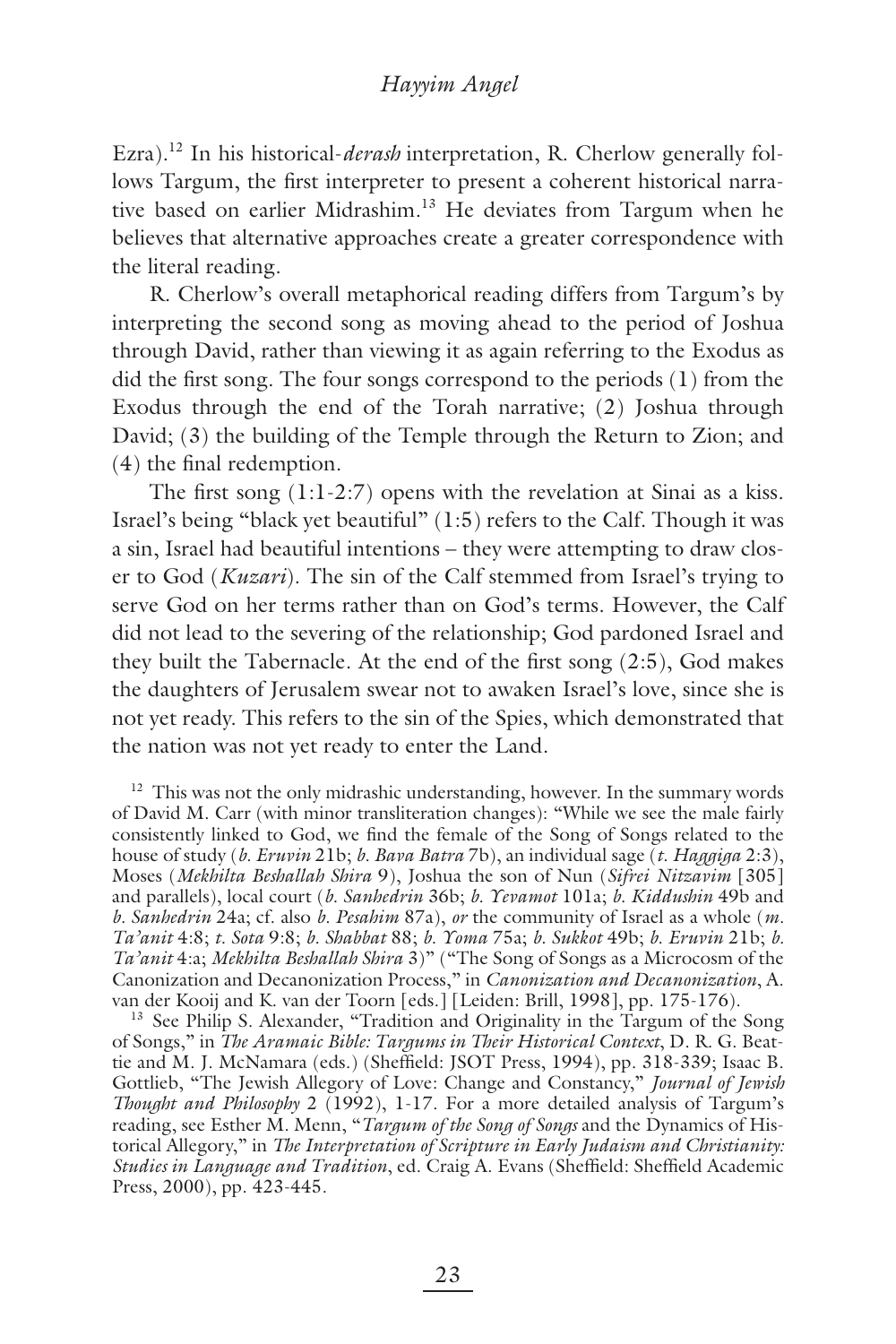In the second song (2:8-3:5), the king seeks the woman, but she does not respond. This episode refers primarily to the period of *Judges*, when God could not hear Israel's voice since there was a general religious decline in that period. Even in the beginning of *Samuel*, the people's first instinct was to bring the Ark to battle as a magical savior rather than praying to God.

The marriage in the third song (3:6-6:3) refers to the building of the Temple. The story does not end happily ever after because of King Solomon's involvement with foreign wives and their idolatry. One could argue that these marriages—like the Golden Calf—were well intentioned since through them Solomon built alliances and sanctified God's name with the steady flow of foreign visitors to Jerusalem. Ultimately, however, Solomon's disregarding halakha brought spiritual harm onto himself and his nation. The woman's retreat to her mother's home after the marriage symbolizes the remainder of the history in *Kings*.

The great crisis in the historical narrative arises when God knocked at the time of Cyrus and the Jews failed to respond adequately.<sup>14</sup> God realized that He must encourage Israel to pursue Him, rather than allowing her to take the relationship for granted. Prophecy ceased. When longing for God in His absence, Jews began to translate their religious experience into words. Some employed the language of universal philosophy while others turned to *kabbala*. These are manifestations of the woman's efforts to enlist the daughters of Jerusalem to help her locate her lover (5:8-6:2).

The fourth song (6:4-8:14) represents today. Messianic potential exists, but there is no guarantee of ultimate redemption right now—just as at the time of the Return to Zion under Cyrus. To achieve redemption, we need to benefit from the accumulated experience of our relationship with God and approach it with mature wisdom. R. Cherlow's historical narrative brings us to the open ending of *Song of Songs*. It is up to us to determine whether we are sufficiently mature to engage God as a nation of destiny.<sup>15</sup>

#### **METAPHORICAL READING #2: PERSONAL SPIRITUALITY**

Though the dominant traditional metaphorical reading of *Song of Songs* refers to the relationship between God and Israel, Rambam interprets it

<sup>14</sup> See, e.g., *Berakhot* 4a; *Yoma* 9b; *Kuzari* II:24; Malbim on *Hag.* 1:1. For further discussion, see Hayyim Angel, "Prophecy as Potential: The Consolations of Isaiah 1-12 in Context," *Jewish Bible Quarterly* 37:1 (2009), 3-10.

<sup>15</sup> R. Cherlow cites the parallel to the thought of R. Soloveitchik in *Kol Dodi Dofek*. R. Soloveitchik also turned to *Song of Songs* as the call of destiny to our generation.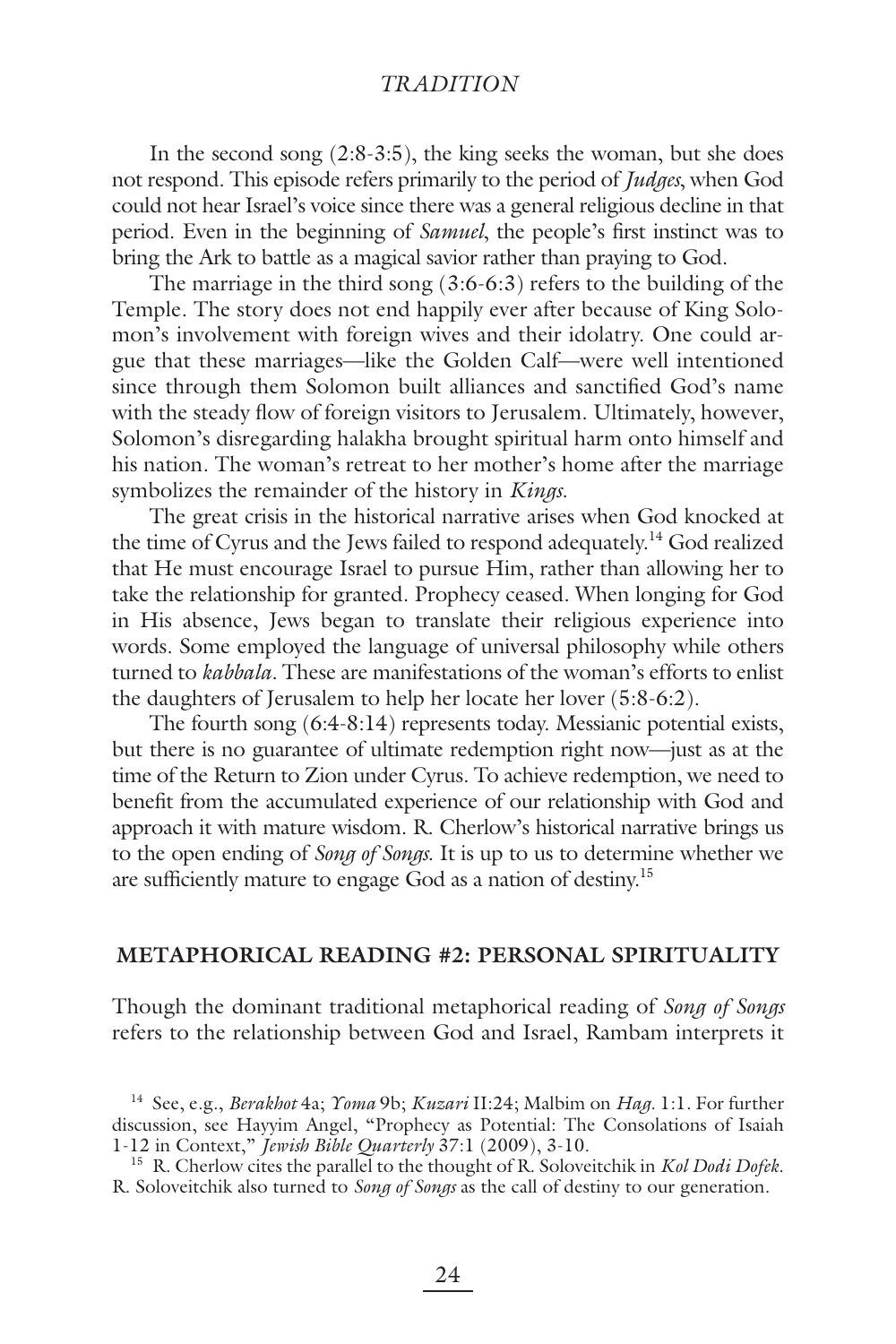as a symbol of the love between an individual and God.<sup>16</sup> While R. Cherlow assumes a coherent sequential narrative both for literal and for the historical-metaphorical reading, he shifts for the personal-metaphorical reading and adopts the approach of multiple songs, since not everyone follows the same path in personal religious development.

The common denominator underlying all approaches to God is that an infinite gulf separates God and us. There are external impediments to faith, but the internal barriers are far greater. The need for a relationship with God is innate. However, many people misdirect these inclinations and cast God in their own image. Today's paganism is manifest through approaching God with no rules. God also is expected to act instantly during crisis. The Calf serves as the paradigm for jumping into a spiritual relationship with God without following halakha. We must pursue the love of God using God's language and norms. The woman also pursues the king even when he does not respond, a key message of prayer even in times of suffering.<sup>17</sup> We need a gradual process to build an enduring mature relationship with God.

Marriage is the ideal form of relationship, but it creates a whole new set of challenges. It may become stale, and both partners experience a loss of freedom. Similarly, some have great faith when they are younger but then lose their enthusiasm as they enter adulthood. The ongoing process of seeking God keeps our religious fire burning and increasing throughout our lifetime.

In his book on R. Soloveitchik, R. Cherlow sets out the central thesis of *Aharekha Narutsa* by briefly surveying the history of Jewish Thought. Rambam based faith on Genesis, *Kuzari* based faith on Exodus, whereas R. Soloveitchik based faith on *Song of Songs*. 18 R. Soloveitchik also did not

16 See *Hilkhot Teshuva* 10:3; *Guide* 3:51. See Yosef Murciano, "Rambam and the Interpretation of *Song of Songs*" (Hebrew), in *Teshura le-Amos: A Collection of Studies in Biblical Interpretation Presented in Honor of Amos Hakham*, Moshe Bar-Asher et al. (eds.) (Alon Shevut: Tevunot, 2007), pp. 85-108. For an analysis of medieval philosophical readings of *Song of Songs*, and how Malbim and R. Soloveitchik (in *u-Vikkashtem mi-Sham*) adopted variations of that approach, see Shalom Rosenberg, "Philosophical Interpretations of *Song of Songs*: Preliminary Observations" (Hebrew), *Tarbiz* 59 (1990), 133-151.

17 It is striking that of the 117 verses in *Song of Songs*, some 61 are spoken by the woman, with only 33 in the man's mouth. She initiates their encounters more frequently than he, and she gets the last word except for two dialogues. The woman takes to the streets alone at night to search for her beloved (3:1-4; 5:6-7), and even the secondary characters marvel at her unusual behavior (cf. Yair Zakovitch, *Mikra le-Yisrael: Song of Songs* [Hebrew] [Tel-Aviv: Am Oved, 1992], pp. 11-14).

18 See R. Yuval Cherlow, *Ve-Hayu la-Ahadim be-Yadekha: me-Dialektika le-Harmoniya be-Mishnato shel ha-Rav Yosef Dov ha-Levi Soloveitchik*, pp. 33-41. See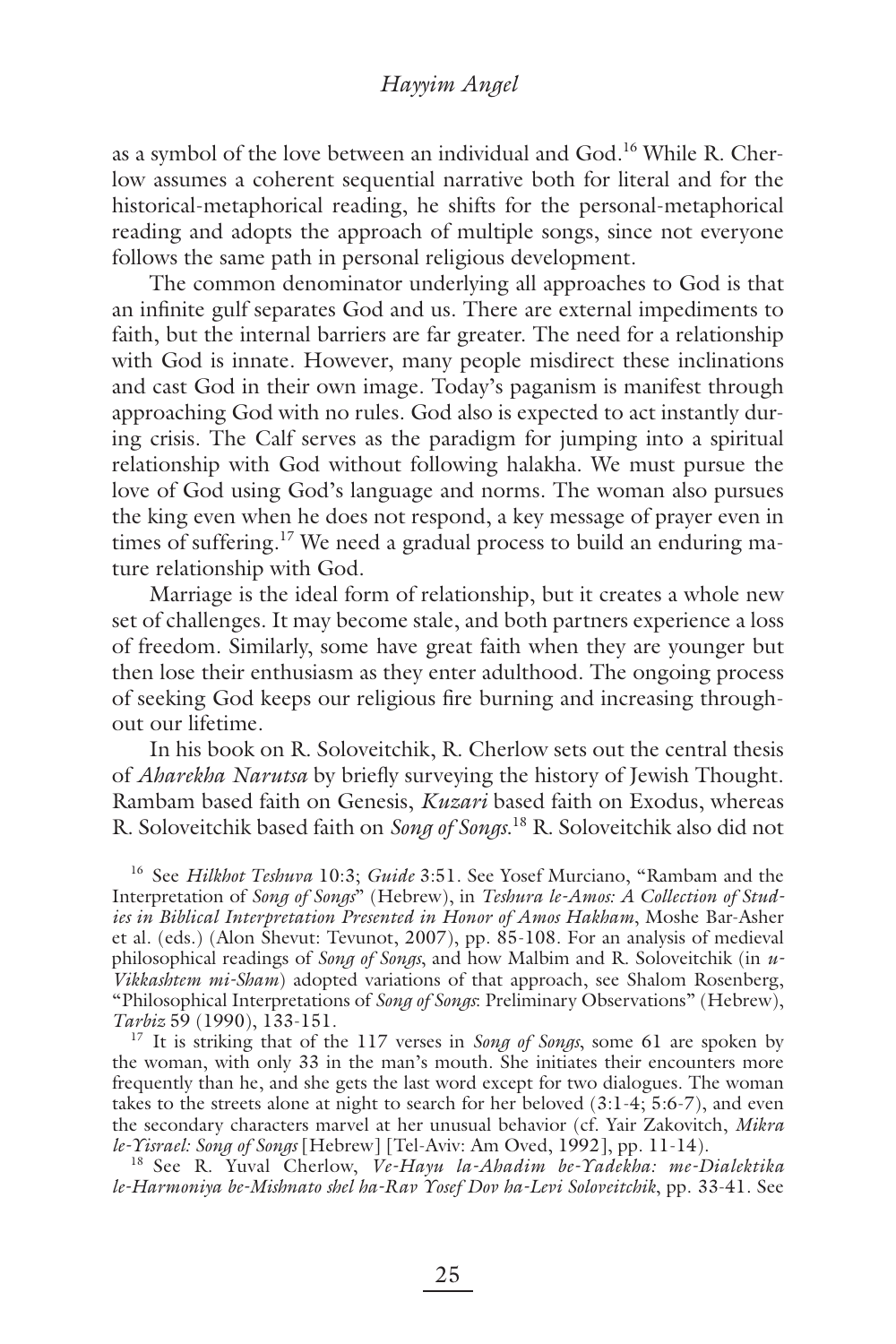perceive a fundamental difference between the historical-metaphorical and the personal-metaphorical readings of *Song of Songs*, since both pertain to the relationship between God and humanity.<sup>19</sup>

# **FINAL CHAPTER: SURVEY OF JEWISH THOUGHT AND HOW** *SONG OF SONGS* **CAN ADDRESS TODAY'S SPIRITUAL NEEDS**

Medieval Jewish philosophers from R. Sa'adya Ga'on through R. Hasdai Crescas attempted to translate faith into the universal language of philosophy. They explained Judaism's paradoxes and systematized its ideas, even though Tanakh and aggada do not speak in those terms. Translation makes the Torah more accessible but something gets lost in the process, particularly the experiential religiosity that Tanakh and aggada create.

R. Yehuda Halevi disagreed with most Jewish thinkers of his era. He maintained that philosophy is rooted in unproven assumptions and axioms. The *Kuzari* used philosophy to demonstrate that human reason does not contradict the Torah, a process that is different from assuming that tenets of faith can be demonstrated rationally. The *Kuzari* was proven correct over time. We cannot fathom all of life's contradictions, the nature of God, the reasons behind the *mitsvot*, and so on using only reason.

Medieval Jewish philosophy ultimately declined because it failed to answer its questions and instead generated many more. This decline was accompanied by an inward shift in Jewish Thought toward mysticism, messianism, and pietism. There was a parallel growth in talmudic *pilpul*, which creates an internally coherent system but not one that translates Judaism into a language that outsiders can understand.

Meanwhile, Kant demonstrated that philosophy cannot prove the axioms of faith. Many perceived this conclusion as reason to defect from faith altogether. R. Soloveitchik disagreed, asserting that Kant had liberated religious thinkers from some of the unsolvable questions that had bedeviled medieval philosophers. The pendulum of contemporary faith has swung back to the pre-medieval experiential world of Tanakh-aggada-Jewish Thought. We no longer attempt to prove the axioms of religion

also R. Shalom Carmy, "On Cleaving and Identification: R. Soloveitchik's Account of *Devekut* in *U-Vikkashtem Mi-Sham*," *Tradition* 41:2 (Summer 2008), 100-112.

<sup>19</sup> See R. Soloveitchik, *u-Vikkashtem mi-Sham*, in *Ish ha-Halakha: Galui ve-Nistar* (Jerusalem: World Zionist Organization, 1992), pp. 119-120 (n. 1).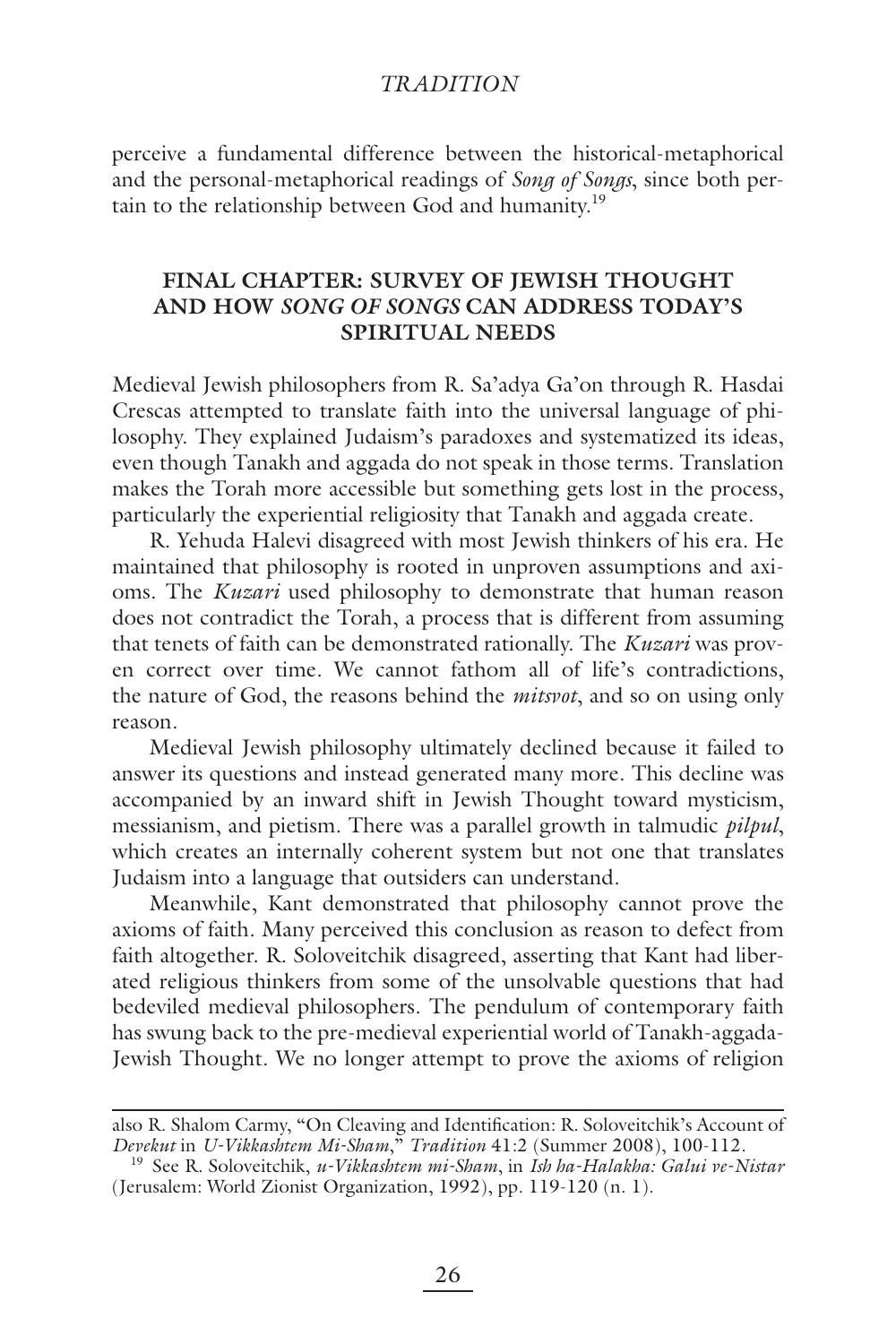#### *Hayyim Angel*

on rational-philosophical terms but rather generate authentic religious experience. This does not mean that intellectual endeavors are obsolete, only that reason alone cannot serve as the foundation of faith.

Maskilim were dissatisfied with rabbinic responses (or lack thereof) to the new intellectual-spiritual trends that emerged in the eighteenth and nineteenth centuries. R. Kook called on rabbis to restore aggada to its rightful place – joined with halakha. He believed that this potent combination would provide an intellectually and spiritually compelling approach to Judaism. Large segments of the Orthodox world ignored R. Kook's call and instead raised greater barriers between themselves and the general culture. R. Cherlow is answering R. Kook's call to reconnect halakha and aggada so that they form an organic unity in our religious experience.<sup>20</sup>

Once we understand our history as an ongoing love encounter with God, we become part of that experience. If we ignore God's knocks, we will miss a golden historical opportunity. If we assume that today is the beginning of a guaranteed redemption because we now have the Land of Israel, it should be remembered that the couple in *Song of Songs* struggled into their marriage. On both the literal and metaphorical planes, love can never be taken for granted.

On a broader level, religious commitment is often treated today as a personal choice rather than as an externally binding commitment to God. Many other contemporary trends have impacted profoundly on every aspect of individual spirituality and society, and we need a language that can speak to people nurtured in this environment.

 The Reform Movement concluded that religion is a personal choice and people should accept God and Torah on their own terms. In *Song of Songs*, the woman made that fundamental mistake at the outset (= the Golden Calf). Others refuse to acknowledge that today's world is any different from previous ages, so they erect barriers to the world (= the Spies). While this group might survive as an independent religious culture, their philosophy violates the basic principle that the Torah is eternal and relevant to all social realities.

*Song of Songs* teaches that there is an infinite gulf between God and us, accompanied by a constant dynamic struggle in the relationship. In our world, the tendency for instant gratification prevails. In contrast, true

<sup>20</sup> R. Haim David Halevi (1924-1998, the late Sephardic Chief Rabbi of Tel Aviv-Jaffa) similarly composed his five-volume halakhic work *Mekor Hayyim ha-Shalem*—a comprehensive guide to halakha that meshes with aggada—in response to R. Kook's call (see his introduction in volume 1, pp. 9-20).